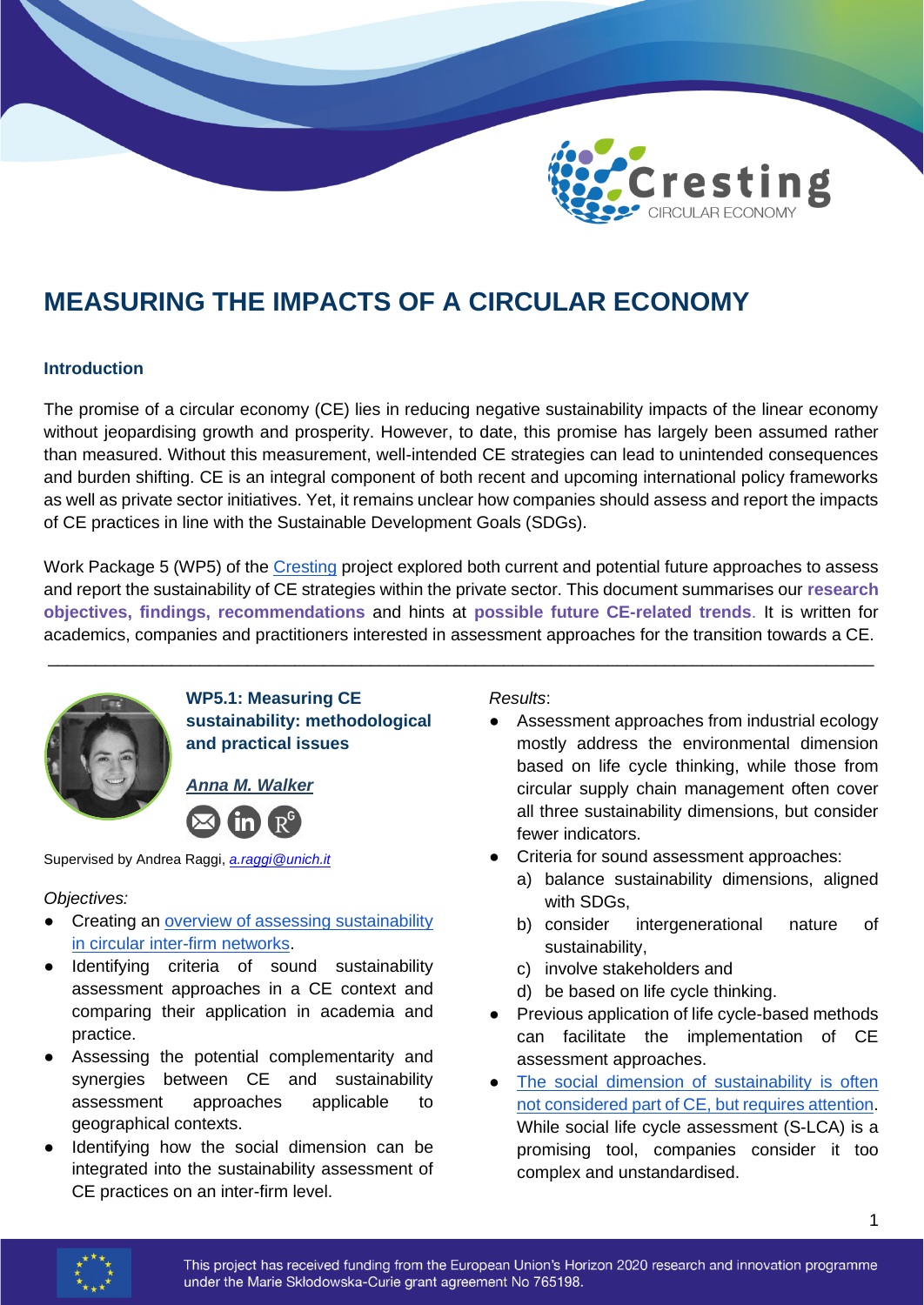

**WP5.2: Assessment approaches for CE at company level**

*Erik Roos Lindgreen* 



Supervised by Roberta Salomone, *[roberta.salomone@unime.it](mailto:roberta.salomone@unime.it)*

# *Objectives:*

- Inventory and categorise existing CE assessment approaches.
- Identify best practices of assessment to design and validate a CE and sustainability assessment framework.
- Apply CE and sustainability assessment to an industry case study to determine its improvement potential.

# *Results:*

- Existing CE assessment approaches are highly [diverse](https://www.mdpi.com/2071-1050/12/12/4973) in terms of scope, scale, use of existing assessment methods and end-user involvement.
- CE assessment might not indicate whether a solution is sustainable. [Therefore, it is](https://link.springer.com/article/10.1007/s11367-021-01972-4)  [recommended to make use of existing life-cycle](https://link.springer.com/article/10.1007/s11367-021-01972-4)  [methods such as life cycle assessment \(LCA\).](https://link.springer.com/article/10.1007/s11367-021-01972-4)
- Depending on your company's experience with assessment, CE assessment (see figure below) consists of the iterative steps: (1) develop sustainability vision, (2) identify resource / energy flows and impact areas most relevant to stakeholders (3) impact assessment (4) develop CE strategies that target priority resource flows (5) decide optimal solution (optional).





**WP5.3: Integration of CE within sustainability reporting practices and approaches**

**Cresting** 

CIRCULAR ECONOMY

*Katelin Opferkuch*



Supervised by Sandra Caeiro, *[scaeiro@uab.pt](mailto:scaeiro@uab.pt)*

*Objectives:* 

- Systematically review sustainability reporting frameworks and literature to identify current guidance for integrating CE within sustainability reporting.
- Develop and apply a content analysis approach, to examine how (and if) CE is currently being integrated within corporate sustainability reports and processes.
- Develop and validate a conceptual framework for integrating CE within sustainability reporting.

# *Results:*

- [Majority of reporting frameworks currently do not](https://onlinelibrary.wiley.com/doi/full/10.1002/bse.2854)  [mention CE,](https://onlinelibrary.wiley.com/doi/full/10.1002/bse.2854) of those that do, most:
	- a) Format: produce supplementary CE-material or integrate CE within existing waste management guidelines,
	- b) Content: Define and assess CE using the definition and indicators from Ellen MacArthur Foundation (EMF).
- There is a high awareness of CE from sustainably ranked companies, however, low integration (<20%) within the following corporate sustainability processes: (1) CEO-engagement, (2) materiality assessments, (3) sustainability performance assessment.
- Reporting approaches integrating CE should prioritise the following four elements: 1) CEspecific targets, 2) CE strategies planned/implemented, 3) collaborations and partnerships for CE-related activities, 4) contextspecific CE-KPIs.



This project has received funding from the European Union's Horizon 2020 research and innovation programme under the Marie Skłodowska-Curie grant agreement No 765198.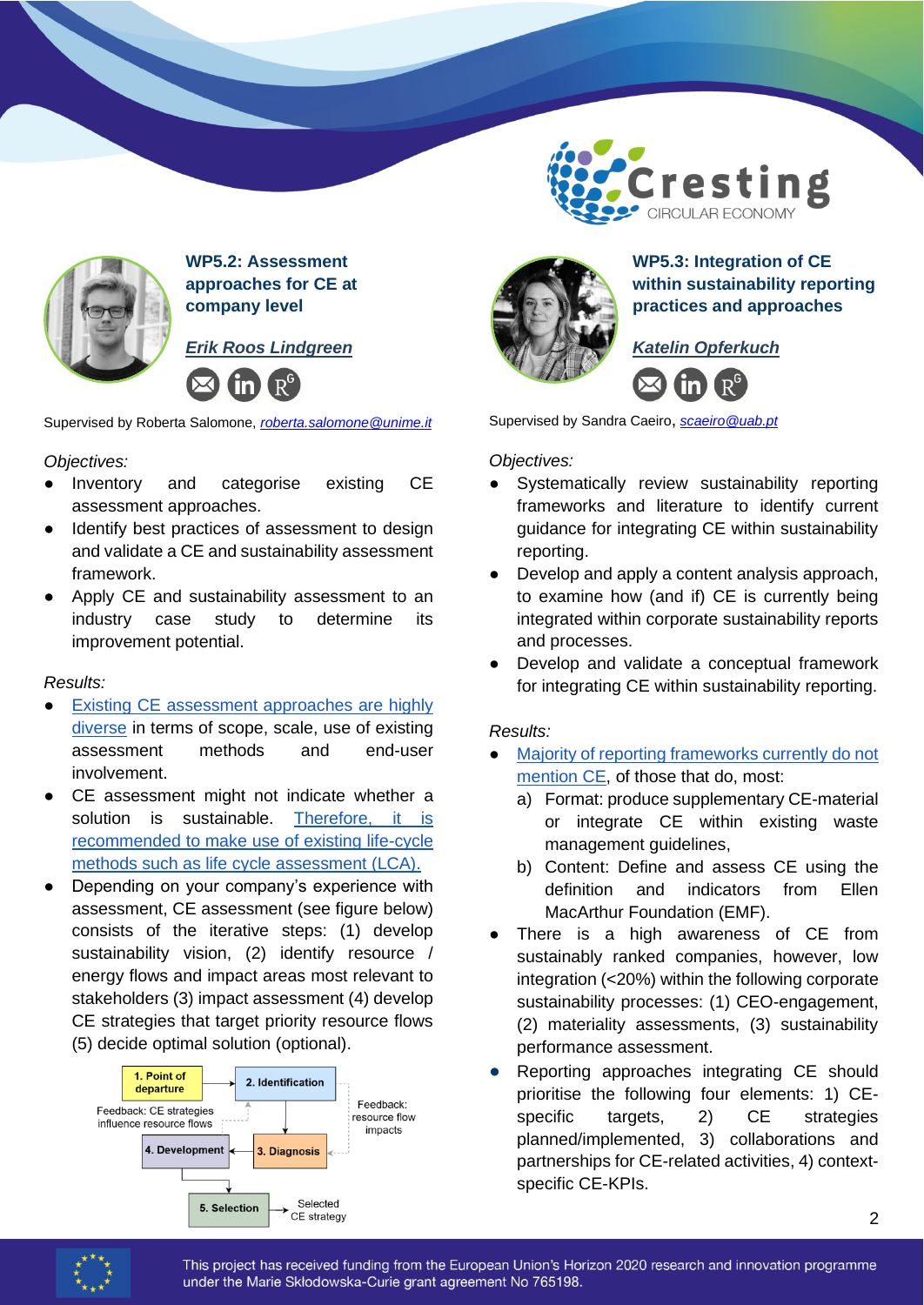# **CE & sustainability – Corporate perspectives and assessment practices**

Through a survey with 155 companies and interviews with a subset of 43 companies engaged with CE practices in Italy and the Netherlands, we [found that companies considered the CE and](https://link.springer.com/article/10.1007/s43615-021-00064-7)  [sustainability concepts to be tightly intertwined.](https://link.springer.com/article/10.1007/s43615-021-00064-7) More specifically, two perspectives emerged, as depicted in the figure below: perspective (A) CE is implemented to achieve sustainability, and perspective (B) the difference between CE and sustainability is not so important.

The included companies mainly designed their CE solutions with the intention to accelerate the transition to a more sustainable society. **They thus have the goal of being sustainable, rather than being circular in itself.**

When asking the companies about their assessment practices, we found that:

The most used assessment approaches for CE practices in our sample were self-developed sustainability indicators and LCA.



- We observed differing perspectives on whether specific assessment approaches were designed for CE and/or sustainability, in line with the ambiguity of the relation between the two concepts.
- A majority of the companies developed tailormade assessments. They mostly involved stakeholders making up the life cycle of a product system in the assessment process.
- A major barrier to assessment of CE practices is the lack of standards, which could explain why most companies' assessment practices involve tailormade indicators related to resource flows.
- The learning process from developing tailormade indicators was seen as highly valuable for companies, providing them with higher transparency on internal processes.
- Benefits of CE assessment include marketing, external communication to stakeholders and internal optimisation of CE strategies.
- **The assessment of resource flows is often a precursor for sustainability impact assessment but not a substitute**, given it does not cover sustainability aspects holistically.



*Company perspectives on relation of CE and sustainability (Source: [own publication\)](https://link.springer.com/article/10.1007/s43615-021-00064-7)*